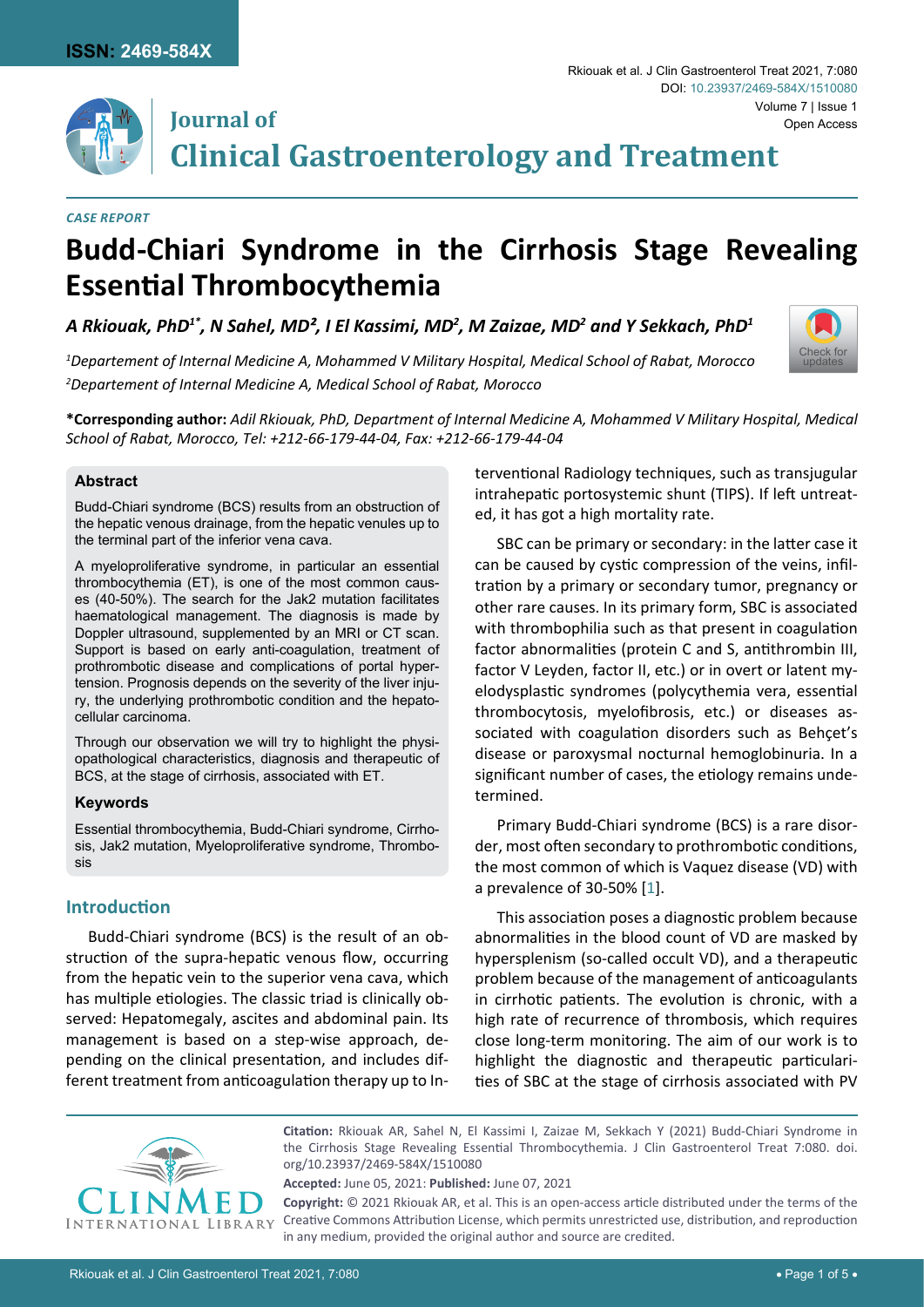through a medical observation collated at the internal medicine department of the Mohammed V Military Hospital in Rabat.

#### **Observation**

This is a 34-year-old patient, admitted to the Internal Medicine Department A of the Mohammed V Military Hospital for ascites assessment. The interrogation found no particular history, including no notion of tuberculosis contagion, no personal or family history of neoplasia and no risk factors for viral contagion. The history of his disease seems to go back to three months ago with the installation of a progressive abdominal distension, without externalized digestive hemorrhages, neither vomiting nor transit disorders, all evolving in a context of apyrexia and a slight weakening of the general state. The clinical examination on admission finds a patient in a good general condition, apyretic, with paroxysmal abdominal intense pain. Hemodynamic constants are stable: Cardiac frequency at 80 b/min, respiratory rate at 16 c/min, blood pressure is 130/70 mmHg. The abdomen is distended with diffuse dullness, splenomegaly and collateral venous circulation, but no hepatomegaly. Biologically, the blood count shows a hemoglobin level of 12.3 g/dl and a platelet level of 200,000/mm<sup>3</sup>. Viral serologies B and C are negative. The rest of the assess-

<span id="page-1-0"></span>**Table 1:** Laboratory results and the search for an underlying thrombophilia.

| <b>Laboratory testing</b>        |      |  |
|----------------------------------|------|--|
| ASAT (U/L)                       | 58   |  |
| ALAT (U/L)                       | 81   |  |
| Total bilirubin (mg/dL)          | 25   |  |
| Albumine (g/dL)                  | 29   |  |
| Créatinine (µmol/L)              | 60   |  |
| Prothrombin %                    | 59   |  |
| Hémoglobin (g/dL)                | 12.3 |  |
| WG (10 <sup>9</sup> /L)          | 4.4  |  |
| Platelets (10 <sup>9</sup> /L)   | 200  |  |
| Child-Pugh grade                 | B    |  |
| <b>MELD</b> score                | 10   |  |
| Underlying thrombophilia testing |      |  |
| Protein C deficiency             | Neg  |  |
| Proteine S deficiency            | Neg  |  |
| Anti-thrombine III deficiency    | Neg  |  |
| Behçet disease                   | No   |  |
| Antiphospholipides syndrome      | No   |  |
| Oral contraception               |      |  |
| Deep vein thrombosis             | No   |  |
| Malignancy                       | No   |  |
| Family history                   | No   |  |

AST: Aspartate transaminase; ALT: Alanine aminotransferase; INR: International normalized ratio; MELD score: Model for endstage liver disease score; Neg: Negative For these mutations; No: Means that the event or disease is not present.

ment finds signs of hepatocellular insufficiency: Hypoalbuminemia, hypocholesterolemia and a low prothrombin level of 59% with decreased factor V. the rest of the lab results and the search for an underlying thrombophilia is shown in the table ([Table 1](#page-1-0)).

Abdominal ultrasound confirms the presence of ascites. In which the ascitic protein concentration is 18 g/l (transsudative) and leukocytes levelof 30 elements/ mm<sup>3</sup> . The ultrasound also shows an aspect of chronic hepatopathy with splenomegaly. The esogastroduodenal endoscopy reveals stage III esophageal varices.

The Doppler ultrasound reveals thrombosis of the supra-hepatic veins and trunk in favor of a Budd-Chiari syndrome (BCS). The etiologic assessment of the BCS reveals an essential thrombocythemia, suspected by the data of the haemogram (a high level of platelets) and absence of other etiologies. Screening for the hypercoagulable state showed µmol/L, normal: A negative profile (lupus anticoagulant, protein C and protein S, factor V Leiden mutation, antithrombin III). Serum folate levels also decreased (3.3 ng/mL, normal: 5 to 22 ng/mL). Vitamin B-12 levels were normal (325 pg/ mL, normal: 211 to 900 pg/mL). It's confirmed by an osteo-medullary biopsy showing an aspect evoking a myeloproliferative syndrome and by the presence of the V617F mutation of the JAK2 gene [\(Table 2\)](#page-1-1). Thus, the diagnosis of BCS (at the cirrhosis stage) on essential thrombocythemia is retained. The patient is put on an anticoagulant treatment based on low molecular weight heparin relayed by anti-vitamins K., diuretics, alpha-blocker and hydrea.

#### **Discussion**

Myeloproliferative neoplasia is a group of acquired hematological diseases most often affecting adults, whose morbidity and mortality is largely due to hemostasis disorders. The most common complications are thromboses preferentially affecting the arterial territory, but also more atypical localizations such as thromboses of the splanchnic veins.

<span id="page-1-1"></span>**Table 2:** WHO criteria for the diagnosis of essential thrombocythemia.

| 1- Thrombocytosis > 600 G / I persistent                                                        |                              |
|-------------------------------------------------------------------------------------------------|------------------------------|
|                                                                                                 |                              |
|                                                                                                 | 2- Bone marrow biopsy:       |
| Proliferation of the megakaryocytic line with high proportion<br>of large mature megakaryocytes |                              |
|                                                                                                 |                              |
| 3- No index of:                                                                                 |                              |
|                                                                                                 | Polycythemia vera            |
|                                                                                                 | Chronic myelogenous leukemia |
|                                                                                                 | Osteomyelofibrosis           |
|                                                                                                 | Myelodysplastic syndrome     |
|                                                                                                 | Reactive thrombocytosis      |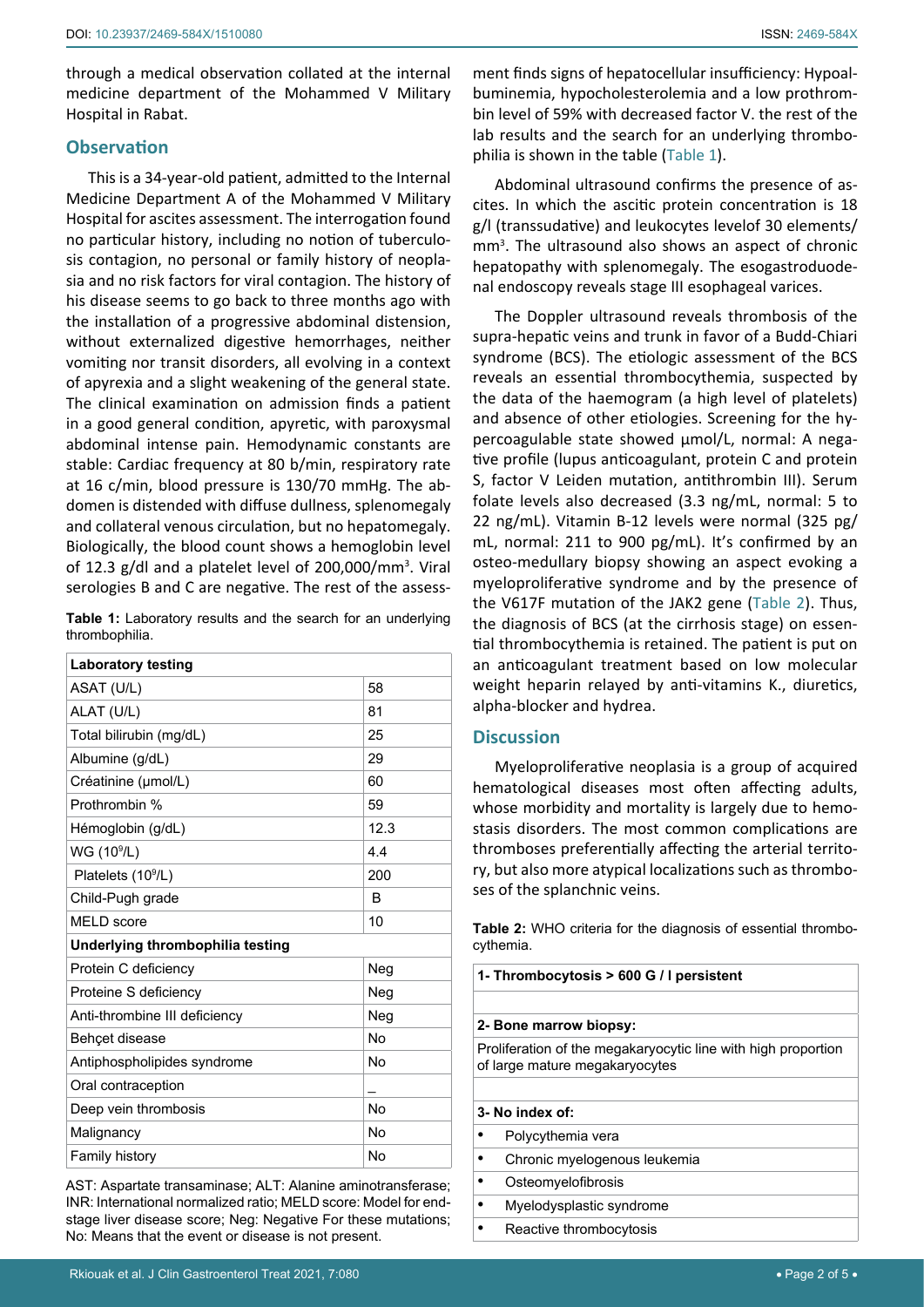Myeloproliferative syndromes (MPS) (chronic myeloid leukemia, Vaquez disease, essential thrombocythemia, primary myelofibrosis) are clonal hematological malignancies derived from the transformation and autonomous multiplication of a hematopoietic stem cell. BCR-ABL negative myeloproliferative syndromes (MPS), excluding chronic myeloid leukemia (CML), classically include the following three pathologies: Essential thrombocythemia (ET), Vaquez disease (VD) and primary myelofibrosis (PMM) [[2](#page-3-2)]. The JAK2 V617F mutation is the molecular event responsible for 95% of Vaquez disease, 50% of essential thrombocythemia and 50% of primary myelofibrosis [[3](#page-3-3)]. The JAK2 V617F mutation is the molecular event responsible for many Vaquez diseases, essential thrombocythemias and primary myelofibrosis, and it assists the clinician in the diagnosis of BCR-ABL negative SMPs.

Thromboses are more frequent and often more severe than bleeding events and can also be a mode of entry into the disease and allow diagnosis. Moreover, they represent the main complication of NMPs and are responsible for significant morbidity and mortality: 45% of deaths are due to cardiovascular causes [[4\]](#page-3-4). Indeed, the prevalence of thrombosis at diagnosis is of the order of 30% for VD, 20% for TE and 10% for MFP [[5](#page-3-5),[6\]](#page-3-6).

A recent cohort study of more than 9,000 patients with NMPs and 35,000 controls followed over 20 years found a higher risk of thrombosis (both arterial and venous) in patients with NMPs compared to the general population [\[7\]](#page-3-7).

The clinical features of BCS are myriad and may range from asymptomatic disease early in the course, particularly in patients with involvement of one hepatic vein, to signs of chronic liver disease with ascites and other signs of hepatic dysfunction. Thus, an early diagnosis of this entity relies on radiological evaluation. The non-invasive modalities for diagnosis of BCS are Doppler ultrasound, CT, and MRI. MRI showed the highest sensitivity, and CT showed the highest specificity for the diagnosis of BCS [[8](#page-3-8)].

Atypically localized thrombosis, particularly intra-abdominal thrombosis, may therefore be indicative of an NMP, which is the main cause: In fact, 30-50% of Budd-Chiari syndromes and 15-30% of portal vein thrombosis are associated with an NMP [\[9\]](#page-3-9). Predisposing factors include, among others, inherited or acquired hypercoagulability and especially myeloproliferative diseases, as in our case [[10](#page-4-4)].

Primary myeloproliferative disorders are the leading cause of BCS. However, 25% of patients may have more than one etiological factor responsible for the hypercoagulable state in BCS.

The pathophysiology of thrombosis is complex and multifactorial, involving different actors such as blood cells, endothelium and flow conditions. Erythrocytes show quantitative and qualitative changes.

<span id="page-2-0"></span>**Table 3:** IPSET-thrombosis Score according to Barbui, et al., Blood 2011.

| <b>Risk factors</b><br>Score |                              |   |
|------------------------------|------------------------------|---|
|                              | Age over 60 years            | 1 |
|                              | Cardiovascular risk factors  |   |
|                              | <b>History of thrombosis</b> | 2 |
|                              | <b>JAK2 V617F Mutation</b>   | 2 |

Low risks (total score = 0-1, annual incidence of thrombosis 0.5 à 1.19%), intermediate (total score = 2, annual incidence of thrombosis 1.76 à 2.35%) and high (total score ≥ 3, annual incidence of thrombosis 2.28 à 4.88%).

For essential thrombocythemia, the items that retained value in a multivariate study were combined into a proposed score, the International Prognostic Score for Essential Thrombocythemia (IPSET thrombosis) [\(Table](#page-2-0)  [3](#page-2-0)) [[11](#page-4-0)]. This score takes into account the two recognized major risk factors; age over 60 years and history of thrombotic events, as well as the presence of the JAK2V617F mutation and cardiovascular risk factors (tobacco, hypertension and diabetes). It stratifies the risk into three categories: low (total score = 0-1), intermediate (total score = 2) and high (total score  $\geq$  3), associated with thrombosis incidences of 0.5 to 1.19%, 1.76 to 2.35% and 2.28 to 4.88% of events/year respectively.

The etiologies of primary BCS are multiple and varied, dominated by myeloproliferative syndromes, present in 50% of carriers of primary BCS [[1](#page-3-0)]. The myeloproliferative syndrome most frequently responsible for BCS is VD. Essential thrombocythemia may also be involved and chronic myeloid leukemia is only rarely implicated in the occurrence of BCS. After myeloproliferative syndromes, the most frequently cited pathology in the genesis of BCS is the primary phospholipid antibody syndrome (PAS). Other coagulation disorders ([Table 4](#page-3-1)) such as an isolated deficiency of protein C, protein S, antithrombin III, or a mutation of factor V Leiden may be implicated [[12](#page-4-1)]. Regarding the case of our patient, the SAPL test was negative as well as other thrombophilia factors. Other causes are more rarely incriminated: Paroxysmal nocturnal hemoglobinuria, Behçet's disease, celiac disease, sarcoidosis or a hypereosinophilia syndrome. The notion that BCS is a multifactorial disease should be emphasized, since two thrombogenic factors are considered to be present in 50% of BCS [\[13](#page-4-2)]. The role of estrogen-progestogens has been highlighted (this has been proven with high estrogen-dose contraceptives) and a thrombogenic associated cause must be sought.

Platelets also show quantitative and qualitative changes. However, an increase in platelet count during NMPs is not predictive of the occurrence of a thrombotic event, as no correlation has been demonstrated between the level of thrombocytosis and thrombotic risk [\[14](#page-4-3)].

NMPs also exhibit a state of hypercoagulability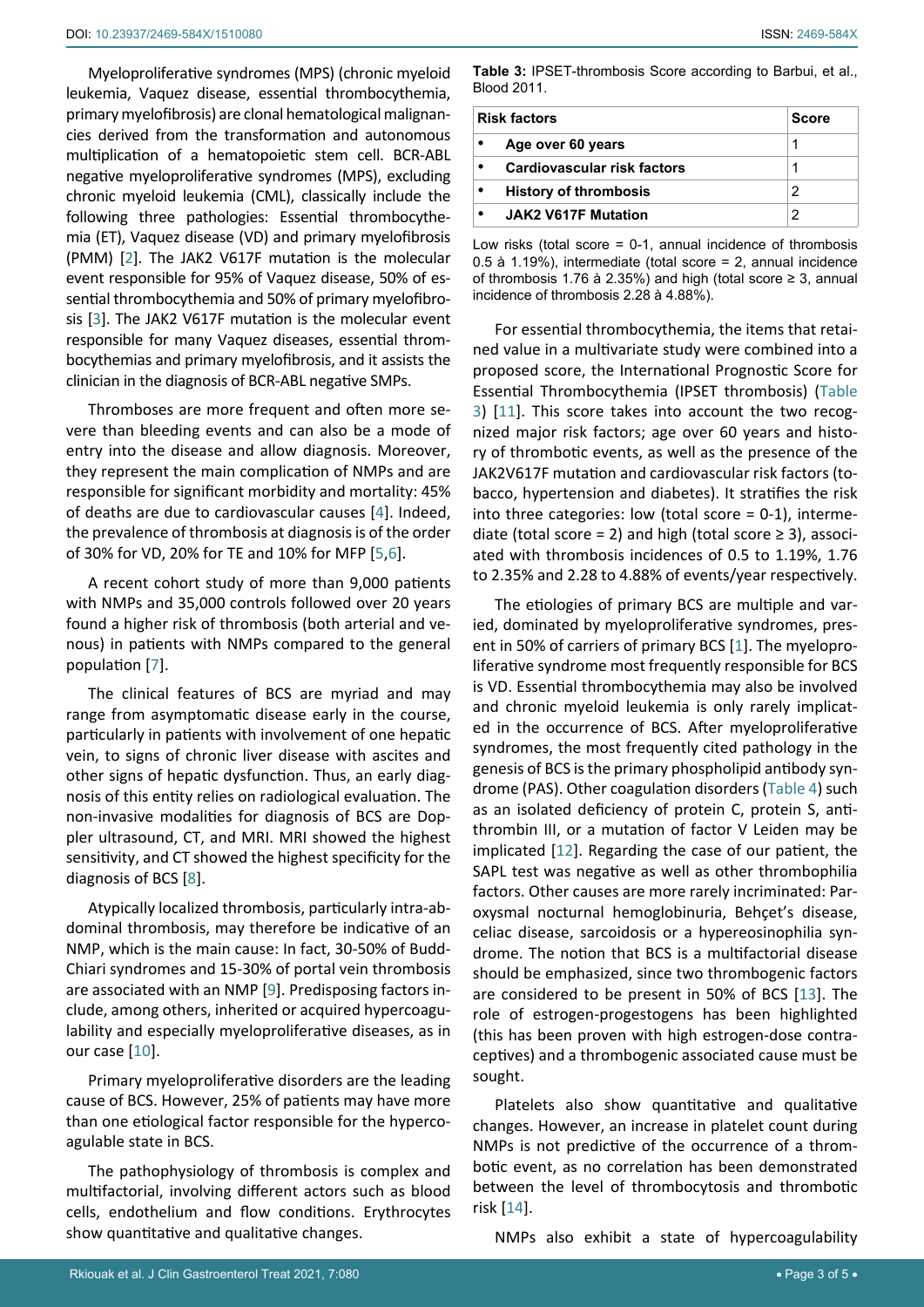<span id="page-3-1"></span>**Table 4:** Hypercoagulable states can cause Budd Chiari syndrome.

| <b>Acquired</b>                              |                                      |  |
|----------------------------------------------|--------------------------------------|--|
|                                              | Myeloproliferative disorders         |  |
|                                              | Antiphospholipid syndrome            |  |
|                                              | Hyperhomocysteinaemia                |  |
|                                              | Paroxysmal nocturnal haemoglobinuria |  |
|                                              | Malignancy                           |  |
|                                              | Pregnancy                            |  |
|                                              | Use of oral contraceptives C         |  |
| <b>Inherited</b>                             |                                      |  |
|                                              | Factor V Leiden mutation             |  |
|                                              | Prothrombin gene mutation            |  |
|                                              | Antithrombin III deficiency          |  |
|                                              | Protein C deficiency                 |  |
|                                              | Protein S deficiency                 |  |
| <b>Tumour invasion</b>                       |                                      |  |
|                                              | Hepatocellular carcinoma             |  |
|                                              | Renal cell carcinoma                 |  |
|                                              | Adrenal carcinoma                    |  |
|                                              | <b>Idiopathic</b>                    |  |
| Other (uncommon causes) Autre (causes rares) |                                      |  |
|                                              | Behçet's syndrome                    |  |
|                                              | Inferior vena caval webs             |  |
|                                              | Aspergillosis                        |  |
|                                              | Hydatid disease                      |  |
|                                              | Traumatisme                          |  |
|                                              | Dacarbazine therapy                  |  |
|                                              | Sarcoidosis                          |  |
|                                              |                                      |  |

demonstrated by increased thrombin generation in TEs. This excessive activation of coagulation is partly explained by an increase in microparticles of platelet and endothelial origin [\[15](#page-4-6)].

These microparticles contribute to the occurrence of thrombosis by providing anionic phospholipids and tissue factor. In addition to that, microparticles have the ability to increase COX2 expression and thus platelet activation and to stimulate the release of pro-inflammatory cytokines (IL6 and IL8) and adhesion molecules. The hypercoagulable state can also be explained by resistance to activated protein C, which is more common in TE patients with a history of thrombotic events and in JAK2 V617F mutated patients [[16](#page-4-7)].

Complications of Budd-Chiari syndrome are mostly related to underlying conditions and degree of liver failure. In general, untreated Budd-Chiari syndrome can lead to the following [[17\]](#page-4-5):

Hepatic encephalopathy, Variceal hemorrhage, Hepatorenal syndrome, Portal hypertension, Bacterial peritonitis in the presence of ascites and Heptocellular carcinoma.

Factors contributing to a bad prognosis [[17\]](#page-4-5):

Involvement of all three hepatic veins and/or portal vein, Presence of ascites, Older age at the time of presentation and High Child-Pugh score Chronic disease at presentation.

#### **Conclusion**

Primary Budd Chiari syndrome (BCS) is a rare disorder, most often secondary to prothrombotic conditions, especially TE.

The association between BCS and TE is not rare and requires the search for the JAK2 mutation. Treatment is based on anticoagulants, which are difficult to manage in cirrhotic patients.

The prognosis depends on one hand on the complications of cirrhosis and on the other hand on the risks of malignant transformation.

#### **Conflicts of Interest**

The authors declare no conflict of interest, financial or otherwise.

#### **References**

- <span id="page-3-0"></span>1. [Valla D, Casadevall N, Lacombe C, Varet B, Goldwasser E,](https://pubmed.ncbi.nlm.nih.gov/4026081/)  [et al. \(1985\) Primary myeloproliferative disorder and hepa](https://pubmed.ncbi.nlm.nih.gov/4026081/)[tic vein thrombosis. A prospective study of erythroid colony](https://pubmed.ncbi.nlm.nih.gov/4026081/)  [formation in vitro in 20 patients with Budd-Chiari syndrome.](https://pubmed.ncbi.nlm.nih.gov/4026081/)  [Ann Intern Med 103: 329-334.](https://pubmed.ncbi.nlm.nih.gov/4026081/)
- <span id="page-3-2"></span>2. Kiladjian JJ (2007) Philadelphia Myeloproliferative Myeloproliferative Syndromes-Negative. Hematology 13: 55-58.
- <span id="page-3-3"></span>3. [Salort A, Seinturier C, Molina L, Lévèque P, Imbert B, et al.](https://pubmed.ncbi.nlm.nih.gov/24721000/)  [\(2014\) Repeated venous thrombosis and myeloprolifera](https://pubmed.ncbi.nlm.nih.gov/24721000/)[tive syndrome: Secondary positivity of a JAK2 mutation five](https://pubmed.ncbi.nlm.nih.gov/24721000/)  [years after the initial event. Journal of Vascular Diseases](https://pubmed.ncbi.nlm.nih.gov/24721000/)  39 [: 207-211.](https://pubmed.ncbi.nlm.nih.gov/24721000/)
- <span id="page-3-4"></span>4. [Marchioli R, Finazzi G, Landolfi R, Kutti J, Gisslinger H, et al.](https://pubmed.ncbi.nlm.nih.gov/15710945/)  [\(2005\) Vascular and neoplastic risk in a large cohort of pa](https://pubmed.ncbi.nlm.nih.gov/15710945/)[tients with polycythemia vera. J Clin Oncol 23: 2224-2232.](https://pubmed.ncbi.nlm.nih.gov/15710945/)
- <span id="page-3-5"></span>5. [Rungjirajittranon T, Owattanapanich W, Ungprasert P, Si](https://pubmed.ncbi.nlm.nih.gov/30819138/)[ritanaratkul N, Ruchutrakool T \(2019\) A systematic review](https://pubmed.ncbi.nlm.nih.gov/30819138/)  [and meta-analysis of the prevalence of thrombosis and](https://pubmed.ncbi.nlm.nih.gov/30819138/)  [bleeding at diagnosis of Philadelphia-negative myeloproli](https://pubmed.ncbi.nlm.nih.gov/30819138/)[ferative neoplasms. BMC Cancer 19: 184.](https://pubmed.ncbi.nlm.nih.gov/30819138/)
- <span id="page-3-6"></span>6. [Casini A, Fontana P, Lecompte TP \(2013\) Thrombotic](https://pubmed.ncbi.nlm.nih.gov/23601811/)  [complications of myeloproliferative neoplasms: risk assess](https://pubmed.ncbi.nlm.nih.gov/23601811/)[ment and risk-guided management. J Thromb Haemost 11:](https://pubmed.ncbi.nlm.nih.gov/23601811/)  [1215-1227.](https://pubmed.ncbi.nlm.nih.gov/23601811/)
- <span id="page-3-7"></span>7. [Hultcrantz M, Björkholm M, Dickman PW, Landgren O, De](https://pubmed.ncbi.nlm.nih.gov/29335713/)[rolf ÅR, et al. \(2018\) Risk for arterial and venous thrombo](https://pubmed.ncbi.nlm.nih.gov/29335713/)[sis in patients with myeloproliferative neoplasms: a popu](https://pubmed.ncbi.nlm.nih.gov/29335713/)[lation-based cohort study. Ann Intern Med 168: 317-325.](https://pubmed.ncbi.nlm.nih.gov/29335713/)
- <span id="page-3-8"></span>8. [Gupta P, Bansal V, Kumar-M P, Sinha SK, Samanta J, et](https://pubmed.ncbi.nlm.nih.gov/32150462/)  [al. \(2020\) Diagnostic accuracy of Doppler ultrasound, CT](https://pubmed.ncbi.nlm.nih.gov/32150462/)  [and MRI in Budd Chiari syndrome: Systematic review and](https://pubmed.ncbi.nlm.nih.gov/32150462/)  [meta-analysis. Br J Radiol 93: 20190847.](https://pubmed.ncbi.nlm.nih.gov/32150462/)
- <span id="page-3-9"></span>9. [Smalberg JH, Arends LR, Valla DC, Kiladjian JJ, Janssen](https://pubmed.ncbi.nlm.nih.gov/23043069/)  [HLA, et al. \(2012\) Myeloproliferative neoplasms in](https://pubmed.ncbi.nlm.nih.gov/23043069/)  [Budd-Chiari syndrome and portal vein thrombosis: A me](https://pubmed.ncbi.nlm.nih.gov/23043069/)[ta-analysis. Blood 120: 4921-4928.](https://pubmed.ncbi.nlm.nih.gov/23043069/)